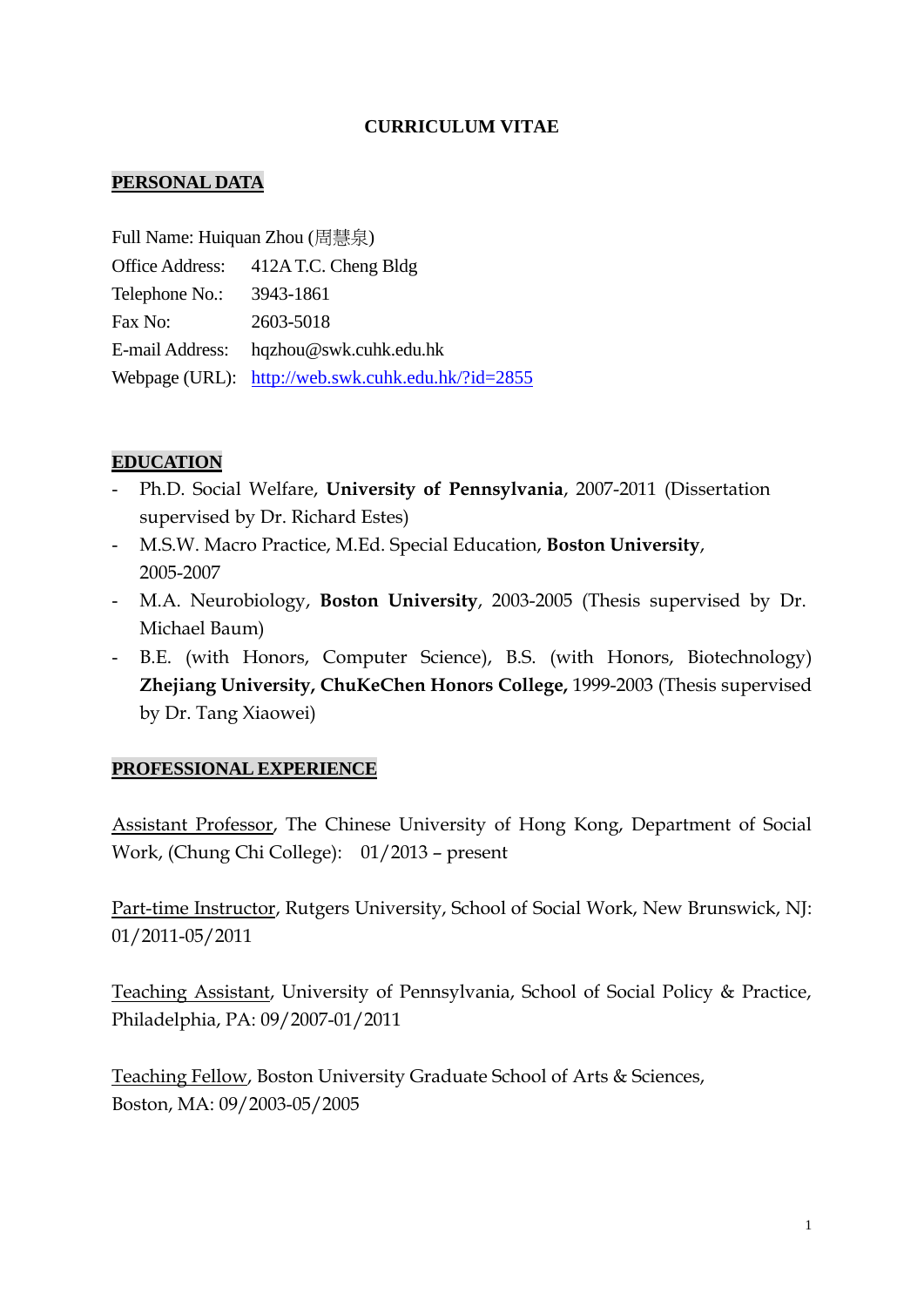## **PROFESSIONAL SOCIETIES**

- **Registered Social Worker of HK** (since 08/2013)
- **International Society for Third Sector Research** (Member, since 12/2012)
- **Association for Research on Nonprofit Organizations and Voluntary Action** (Member, since 05/2009)

## **MAIN RESEARCH INTERESTS**

- **Social policy and nonprofit organizations:** Grassroots organizations, social enterprises, corporate social responsibility, volunteerism, and service learning
- **Community development:** Grassroots organizing in mainland China
- **Service provision to at risk and marginalized groups:** Program evaluation and program development

## **LIST OF RESEARCH OUTPUTS OR CREATIVE WORKS**

## *Peer-review Journals Articles*

Zhou, H., & Pan, Q. (2016). Information, Community, and Action on Sina-Weibo: How Chinese Philanthropic NGOs Use Social Media. *Voluntas: International Journal of Voluntary and Nonprofit Organizations*, 1-25. doi: 10.1007/s11266-016-9685-4

**Journal Impact Factor: 1.302 Citation: NA Contribution: 80%**

Zhou, H. (2015) Mapping the Level of Development of Grassroots NPOs in China, *Voluntas: International Journal of Voluntary and Nonprofit Organizations*, doi: 10.1007/s11266-015-9612-0 **Journal Impact Factor: 1.302 Citation: NA**

Zhou, H. (2015). Corporate Philanthropy in Contemporary China: A Case of Rural Compulsory Education Promotion. *Voluntas: International Journal of Voluntary and Nonprofit Organizations*, 1-21. doi: 10.1007/s11266-015-9587-x **Journal Impact Factor: 1.302 Citation: NA**

Estes, R. J., & Zhou, H. (2014). A conceptual approach to the creation of public–private partnerships in social welfare. *International Journal of Social Welfare*, n/a-n/a. doi: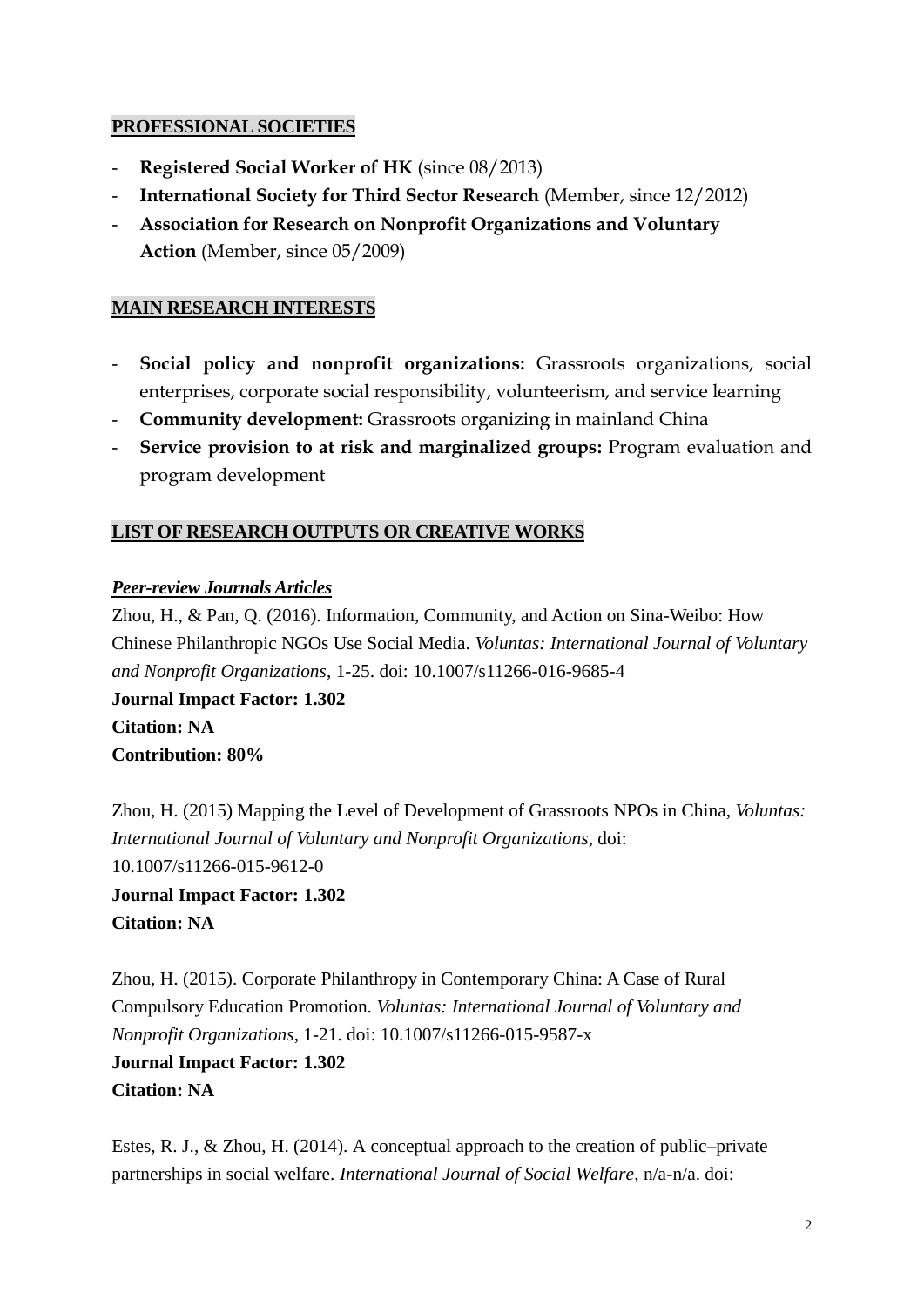10.1111/ijsw.12142 **Journal Impact Factor: 0.810 Citation: NA Contribution: 50%**

Zhou, H. (2014) 香港高校学生在服务学习中的成长, *青年探索, 185*: 5-13

Lee, S., **Zhou, H.**, & Kim, Y. (2014). Labor force participation among Asian immigrant women: Findings from the 2007 American Community Survey. *International Journal of Social Welfare, 23*(3), 296-308.

**Journal Impact Factor: 0.810 Citation: 3 Contribution: 40%**

**Zhou, H.** and Lee, S. (2013) Effects of U.S. citizenship on wages of Asian immigrant women. *International Journal of Social Welfare*, *22*(4): 420-430 <http://onlinelibrary.wiley.com/doi/10.1111/ijsw.12010/abstract> **Journal Impact Factor: 0.810 Citation: NA**

**Contribution: 60%**

Evan-Chase, M., Kim, M, and **Zhou, H.** (2013) Risk-taking and self-regulation: A systematic review of the analysis of delinquency outcomes in the juvenile justice intervention literature 1996-2009. *Criminal Justice and Behavior, 40*(6): 608-628 <http://cjb.sagepub.com/content/40/6/608.abstract>

**Journal Impact Factor: 1.860 Ranking: 8/52 in Criminology & Penology | 49/114 in Psychology, Clinical Citation: 5 Contribution: 33%**

Evans-Chase, M. and **Zhou, H.** (2012) A systematic review of the juvenile justice intervention literature: What it can (and cannot) tell us about what works with delinquent youth. *Crime & Delinquency* <http://cad.sagepub.com/content/early/2012/12/27/0011128712466931.abstract> **Journal Impact Factor: 1.508 Ranking: 16/52 in Criminology & Penology Citation: 8 Contribution: 50%**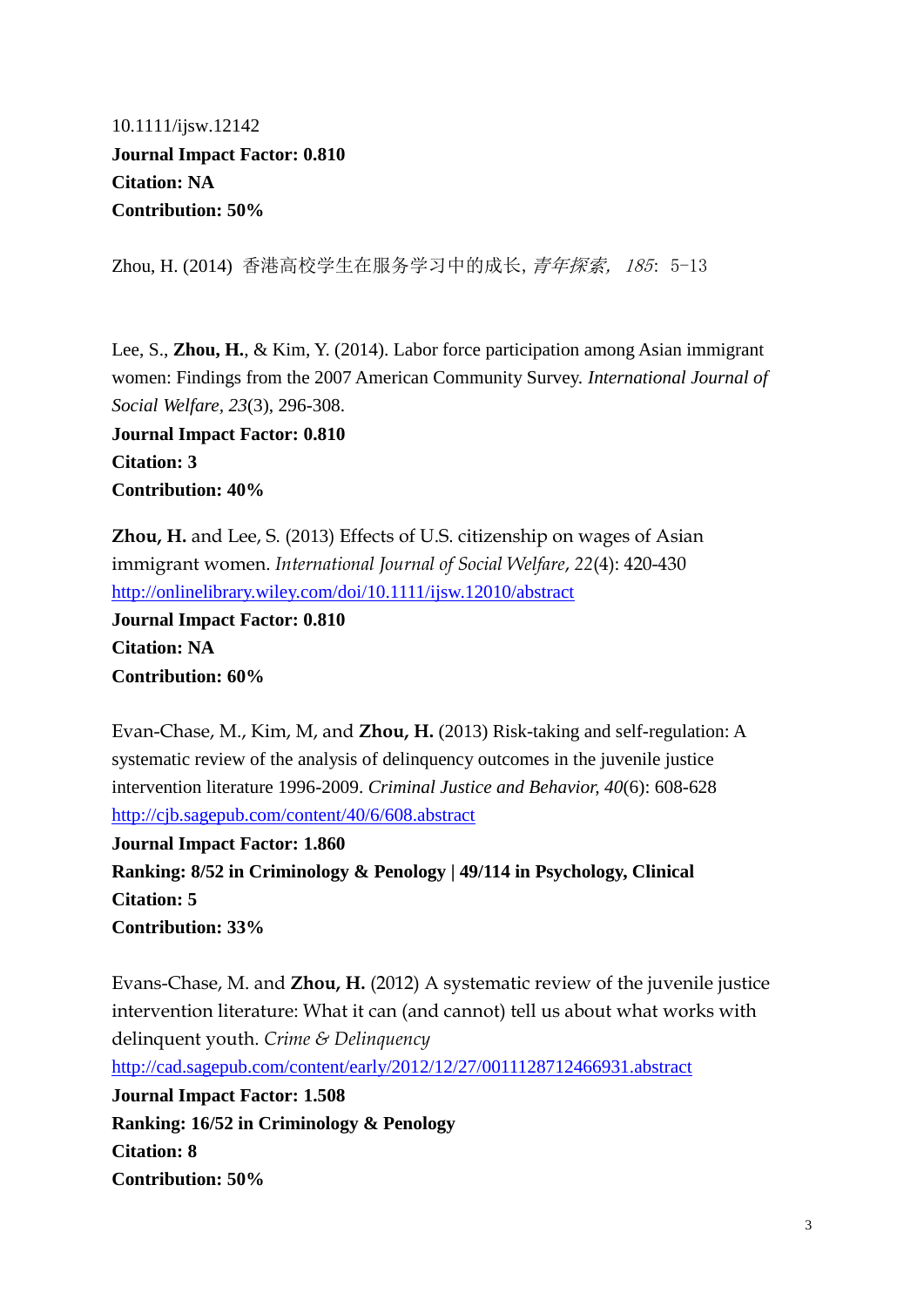**Zhou, H.** (2012) *Promoting Compulsory Education in Rural China: What are the NPOs Doing? Frontiers of Education in China, 7*(4): 576-607 [http://connection.ebscohost.com/c/articles/85211870/promoting-compulsory-education](http://connection.ebscohost.com/c/articles/85211870/promoting-compulsory-education-rural-china-what-are-npos-doing)[rural-china-what-are-npos-doing](http://connection.ebscohost.com/c/articles/85211870/promoting-compulsory-education-rural-china-what-are-npos-doing)

**Zhou, H.** and Shang, X. (2011) Short-term volunteer teachers in rural China: Challenges and needs, *Frontiers of Education in China. Vol. 6*(4):571-601. <http://link.springer.com/article/10.1007%2Fs11516-011-0146-y>

**Citation: 1 Contribution: 80%**

Alekseyenko, O.V., Waters, P., **Zhou, H.**, and Baum M.J. (2007) Bilateral damage to the sexually dimorphic medial preoptic area/anterior hypothalamus of male ferrets causes a female-typical preference for and a hypothalamic fos response to male body odors. *Physiology* & *Behavior. Vol. 90*(2-3):438-449. <http://www.ncbi.nlm.nih.gov/pubmed/17118411>

**Journal Impact Factor: 3.160 Citation: 18 Contribution: 30%**

## *Books & Book Chapters*

Zhou, H. (forthcoming) Global Sex Trafficking Overview: Facts, Myths, and Debates. In A. R. Ackerman & R. Rurman (Eds) *Sexual Crimes: Transnational Problems and Global Perspectives*. NY: Columbia University Press

**Zhou, H**., Qiu, T. and Wang, L. (forthcoming) BSR in Transitioning China: Traditions, Actions, and Challenges. In S. Hasan (Ed.) *Business Social Responsibility and the Three Sectors: Conflict, Collaboration, and Cohesion,* Springer

**Zhou, H.** (2015) Towards a Comprehensive Response to Victims of Sex Trafficking. In B. Spooner (Ed.) *Globalization: The crucial phase*. Philadelphia, PA: University of Pennsylvania Press, pp 319-342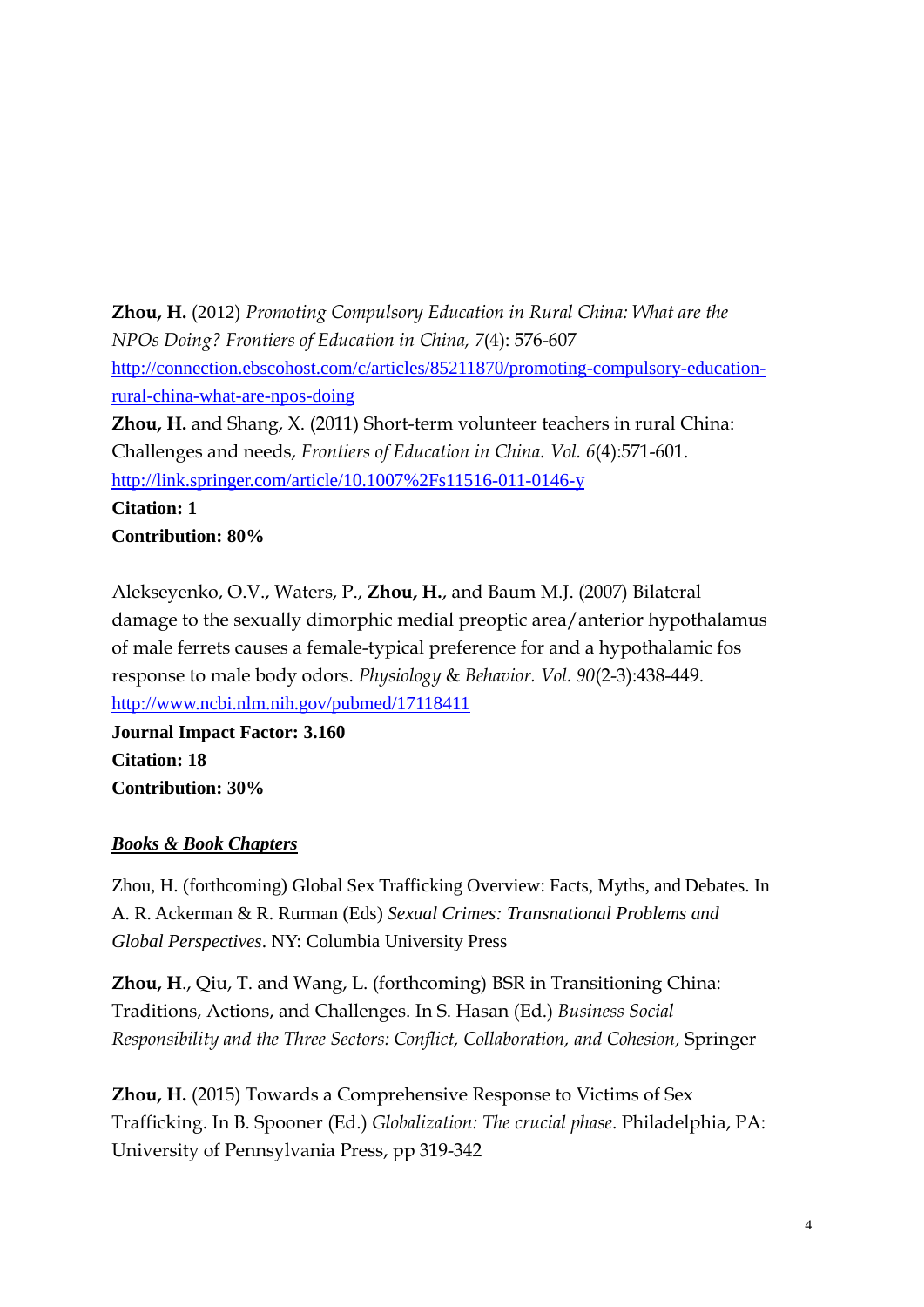**Zhou, H.** (2013) Promoting Rural Compulsory Education in China: GONGOs, CONGOs and Grassroots Organizations. In X. Li (Ed.) *Education in China: Cultural Influences, Global Perspectives and Social Challenges*, Nova Science Publishers, pp 215-248.

Delgado, M. and **Zhou, H.** (2008) *Youth-led health promotion in urban communities*, New York: Rowman & Littlefield. **Citation: 7 Contribution: 20%**

#### *Research Reports*

**Zhou, H.** and Zhang, J. (2014) *Programme Review for HK Girl Guides Association*, Hong Kong Girl Guides Association (for internal use only)

## *Conference Papers*

**Zhou, H.** (2015, August) Mapping the Level of Development of Grassroots NPOs in China, Ninth ISTR Asia Pacific Regional Conference, Tokyo, Japan

**Zhou, H.** (2015, July) *Growing up with my child: Organizational development through the eyes of a Chinese grassroots leader*, The 19th International Symposium, The International Consortium for Social Development, Singapore

**Zhou, H.** & Pan, Q. (2015, June) *Rejuvenating community through grassroots philanthropic tourism: A case study in post-earthquake Sichuan*, 2015 社區研究研討會, Tainan, Taiwan

**Zhou, H.** & Xu, Y. (2014, July) *From Doing Good for Fun to Doing Good Professionally: Grassroots Philanthropic Organizations in China*, ISTR 11th International Conference, Muenster, Germany

**Zhou, H.** & Xu, Y. (2014, July) *Going Beyond Passion and Dedication: The Struggle Towards Professionalization Among Grassroots Philanthropic Organizations in China*, XVIII ISA World Congress of Sociology, Yokohama, Japan

**Zhou, H.** (2013, October*) When Chinese Corporate Philanthropists Establish Foundations: A Case of Rural Compulsory Education Promotion*, Nonprofit Law, Policy and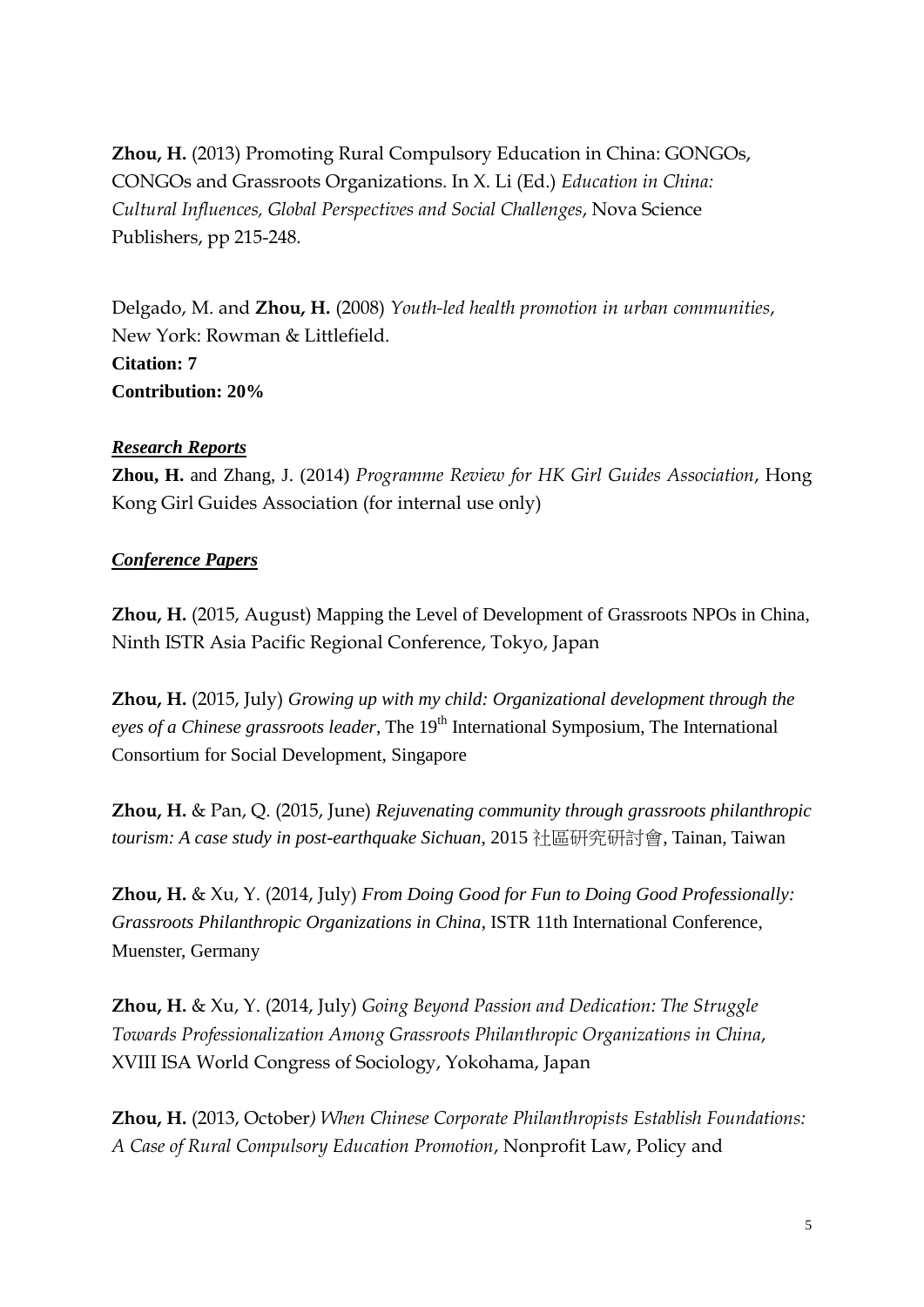Practice: Evolution and Evaluation, Eighth ISTR Asia Pacific Regional Conference, Seoul, Korea

**Zhou, H.** (2012, November) *Grassroots Philanthropic Organizations in China: The Case of Rural Compulsory Education*, Association for Research on Nonprofit Organizations and Voluntary Action (ARNOVA) Annual Conference, Indianapolis, IN

**Zhou, H.** & Lee, S. (2011, January) *Moderating effects of U.S. citizenship on wages of Asian immigrant women in the United States,* Society for Social Work and Research (SSWR) Annual Conference, Tampa, FL **Contribution: 60%**

**Zhou, H.** & Shang, L. (2010, November) *Philanthropic foundations in China: Current status of professionalization and future challenges*, Association for Research on Nonprofit Organizations and Voluntary Action (ARNOVA) Annual Conference, Alexandria, VA **Contribution: 80%**

**Zhou, H.** (2010, June) *Doing our work while negotiating our way: China's first grassroots foundation,* Joint World Conference on Social Work and Social Development: The Agenda, Hong Kong, China

**Zhou, H.** & Shang, X (2010, March) *Exploring the experiences of volunteer teachers in rural China,* Comparative and International Education Society, 54th Annual Conference: "ReImagining Education", *Chicago, IL* **Contribution: 80%**

**Zhou, H.** (2009, October) *Juvenile prostitution: What we (don't) know?* First Annual Interdisciplinary Conference on Human Trafficking, Lincoln, NE

**Zhou, H.** (2009, August) *Making the patch-work: How TVPA fails victims of human trafficking,* 13th International Symposium of The World Society of Victimology, Mito, Japan

**Zhou, H.** (2008, September) *Sex trafficking in U.S.: 100 years problems and response,* 5th Annual Conference on Prostitution, Sex Work, & Human Trafficking, Toledo, OH

**Zhou, H.** (2006, August) *Trafficking of women from former USSR for sexual exploitation,*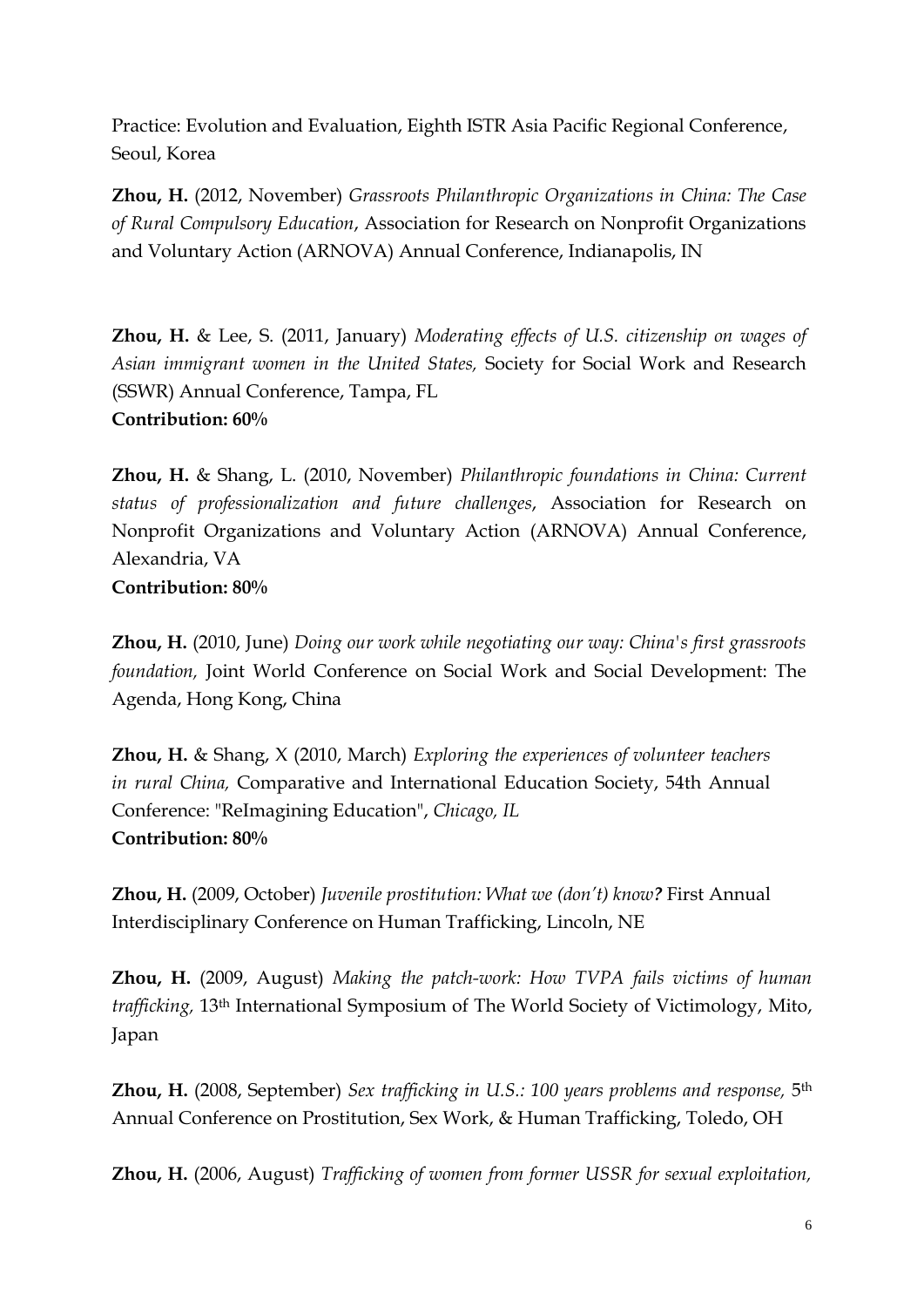12th International Symposium of The World Society of Victimology, Orlando, FL

# **RESEARCH GRANTS**

## *Competitive Grants*

Principal Investigator, *Grassroots Philanthropic Tourism in Rural China: The Organizations, The Tourists, The Rural Community, and Civil Society Development*, RGC-ECS, 01/01/2014-31/12/2015, HK\$ \$497,800

Principal Investigator, *Exploring the Experiences of Volunteer Teachers in Rural China,*  06/01/2009-08/31/2009, GAPSA-Provost Research Award, University of Pennsylvania, US\$ 6,000

Principal Investigator, *The Role of NGOs in Promoting Rural Education in China*, 01/06/2009-31/12/2009, Council of Alumni for Social Enterprise, US\$2,400

# *Non-Competitive Grants*

Principal Investigator, *Grassroots philanthropic organizations in China: Entrepreneurship as a process,* CUHK Direct Grant,01/05/2014-31/12/2015

Co-Investigator, *Public Participation in China's Environmental Protection: A Case Study of Jinan, Direct Grant*, 01/07/2013-31/12/2014, HK\$ 80,000

Principal Investigator, *Gender, Motivations, and the Service Learning Experience: An Explorative Study*, CUHK Direct Grant, 01/06/2012-31/12/2013, HK\$29,700

Principal Investigator, *From Doing Good for Fun to Doing Good Professionally - Exploring the Professionalization Process of Grassroots Philanthropic Organization in Southeast China*, The South China Programme, 01/05/2012-31/12/2013, HK\$ 100,000

Co-Investigator, *The State-led Volunteering: A Case Study of the "Graduates Volunteering*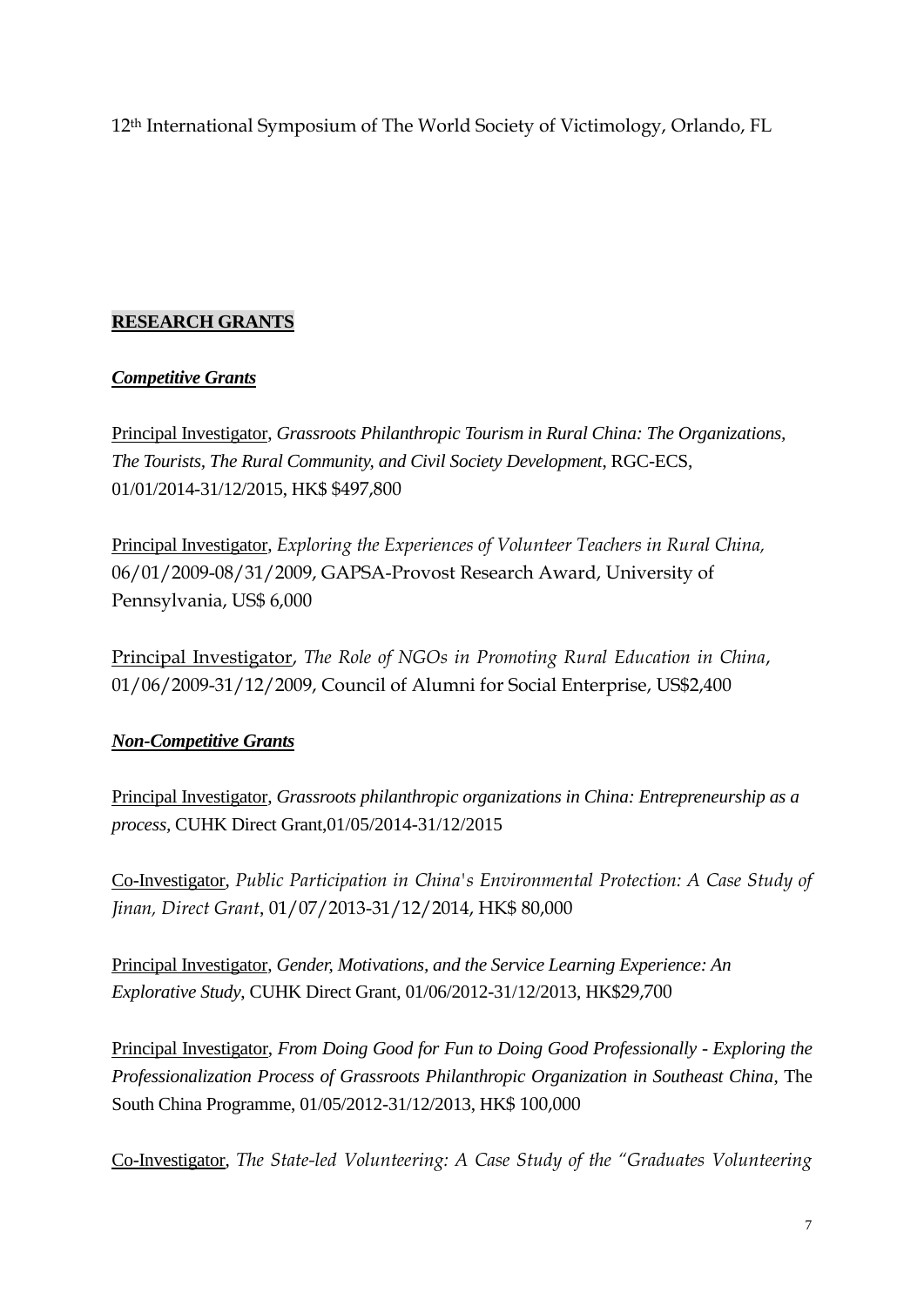*in the Western China Project"*, 01/06/2012-31/12/2012, Direct Grant, HK\$ 29,716

## **RESEARCH CONTRACTS**

Principal Investigator, *Evaluation Study on the Hong Kong Investor Education Centre's Financial Literacy Program,* The Hong Kong Investor Education Centre, 01/14/2016-09/30/2016, HK\$264,000

Principal Investigator, *Evaluation Study on the Women's Foundation's Employability Training Programme for Marginalised Women,* The Women's Foundation, 01/010/2014-30/09/2017, HK\$386,000

Principal Investigator, *Programme Review for HK Girl Guides Association*, Hong Kong Girl Guides Association, 01/10/2012-30/04/2014, HK\$ 35,000

Principal Investigator, *Best Practices in Juvenile Correctional and Treatment Services: A meta-analysis*, The Association of Private Treatment and Correctional Organizations (APTCO), 01/06/2008-31/12/2011, US\$20,000

## **AWARDS AND HONORS**

《青年探索》優秀論文獎 2014 Emerging Scholars Award - the Association for Research on Nonprofit Organizations and Voluntary Action (ARNOVA), 11/2010

## **INVITED PRESENTATIONS/ LECTURES**

非社工專業學生參與服務學習[Non-Social Work Students in Service],濟南社會工作協 會[Jinan Association of Social Work], 30/05/2013

當代中國的草根公益組織[Grassroots Philanthropic Organizations in Contemporary China], 中國地方法制發展論壇[China Law and Local Governance Forum], 02/12/2012

## **TEACHING**

# *Certificates*

# **Certificate of Completion "Becoming an Excellent Teacher" (2012)**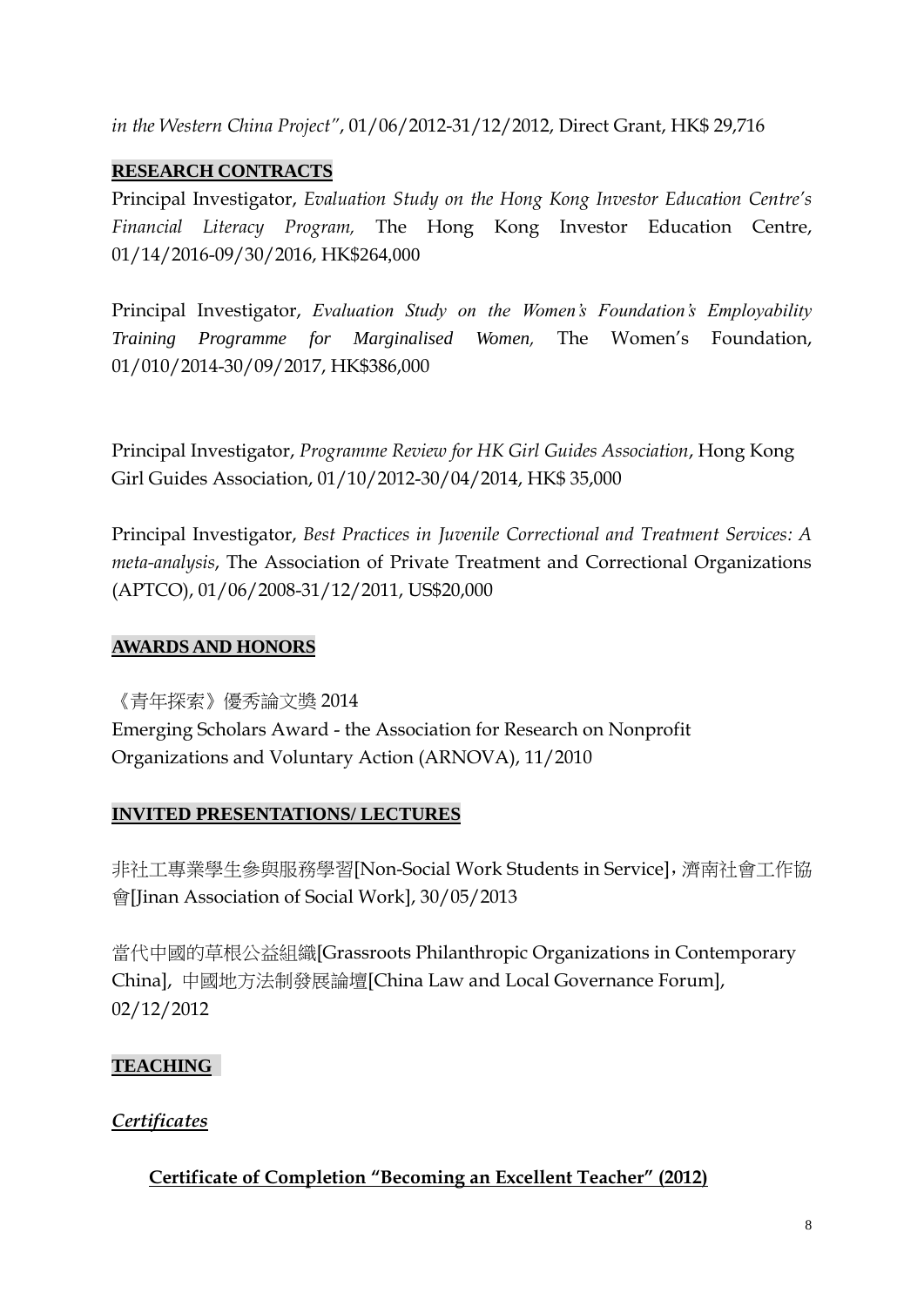The Chinese University of Hong Kong, Centre for Learning Enhancement and Research

# **Certificate in: College and University Teaching (2010)**

University of Pennsylvania, Center for Teaching and Learning, Philadelphia, PA

# *Courses Development:*

SOWK2201/UGEC2692 Global Social Development and Social Work

# *Postgraduate Student Supervision*

- Academic Advisor, MASSM, 09/2012- present
- Academic Advisor, MSW, 09/2012- 08/2013
- Chair of Doctoral Study Panel (student WEI, Xin), 03/2012- present

# **INTERNAL SERVICE**

## *Department/ Faculty*

- Program Reviewer, UBS-NGO Leadership Program, 08/2014-present
- Member, Student/Staff Consultation Committee, 08/2013- present
- Member, Committee on Teaching Resources, 08/2013- present
- Member, Library Committee, 08/2012-07/2013

# *College/ University*

- Member, Chung Chi College Assembly Committee, 05/2014-present
- Department Coordinator, Chung Chi College, 01/2013 present
- Treasure, Chung Chi College Staff Club, 01/2014-present
- Member, Chung Chi College Staff Club Cultural and Social Activities Sub-Committee, 09/2012 – present
- Supervisor, I-Care Project "Fujia" 04/2013 present

# **EXTERNAL SERVICE**

Consultant, Fu Hong Society, 09/2014 - present

Consultant, Maitian Foundation, China, 04/2014- present

Consultant, Ma On Shan Youth Outreaching Team, 11/2012- present

Member, Programme Review Committee, Hong Kong Girl Guides Association,